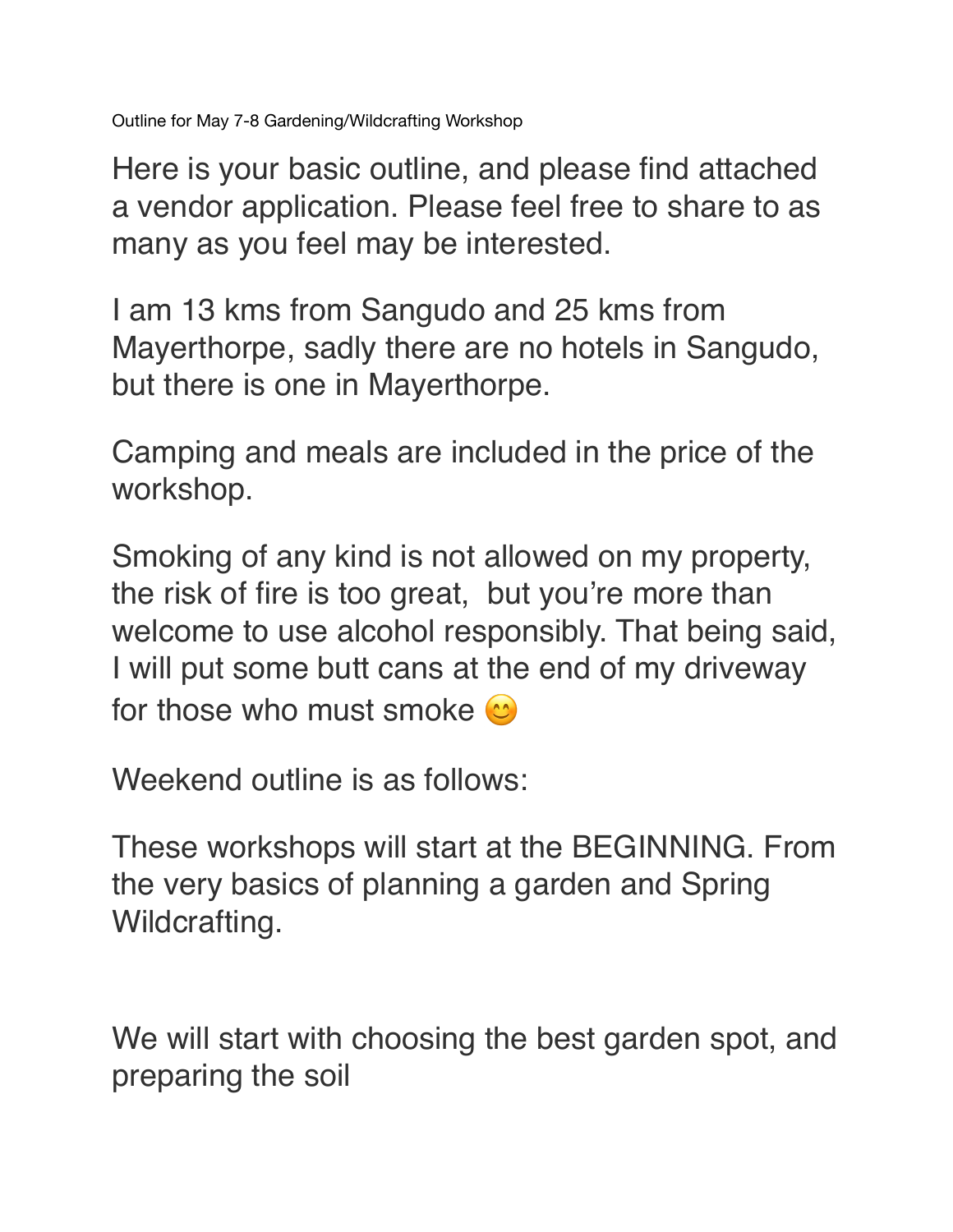We will go through what/when/where/how to plant.

We will discuss seed starting, cuttings, companion planting, and bedding plants

We will go through the different types of gardens: in the ground, raised beds, straw bales, etc

There will be a fireside gathering after dinner on **Saturday** 

Then on May 8th

We will start with some early spring Wildcrafting, called Food Underfoot

Food under foot (Spring, Early Summer, Late Summer, Autumn)

Are you curious about what you can do with the "weeds" in your backyard or the plants you see on the trails when you are out hiking? Are they edible? Medicinal or have some other cool use?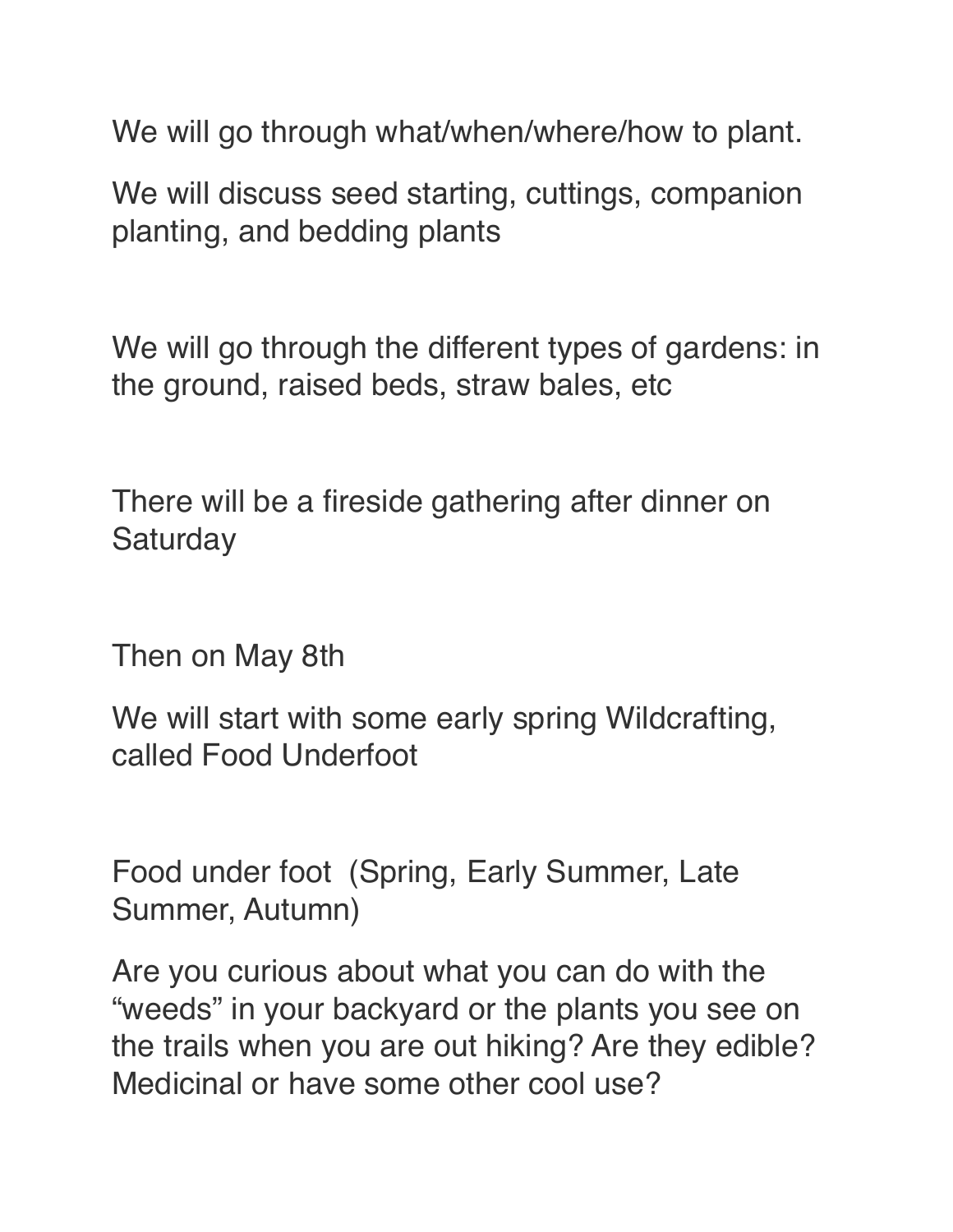Come and join us for a guided wild food foraging walk where we will harvest some ingredients for our lunch while we discuss the ethics of foraging wild food and the medicinal, culinary and magickal properties of the wild bounty around us.

We will then create a meal with our foraged plants. Sandy will share recipes and cooking techniques for the plants harvested and the various wild food accompaniments used to create the meal. You will have hands on experience in each step of your wild food meal, harvesting, preparation, cooking and eating.

Learning the basic plants to use, and how to use them as food and medicine

These are all-inclusive weekends, meals (6) and class materials are provided, camping is available. All you need to provide is your tent/camper (no power), yourself and proper weather appropriate clothing, work gloves, and weather appropriate footwear; I suggest rubber boots, hiking boots and solid running shoes. NO OPEN TOED FOOTWEAR WILL BE ALLOWED! Classes will run rain or shine

I will have a registration form available now. If you would like to sign up for more than one workshop,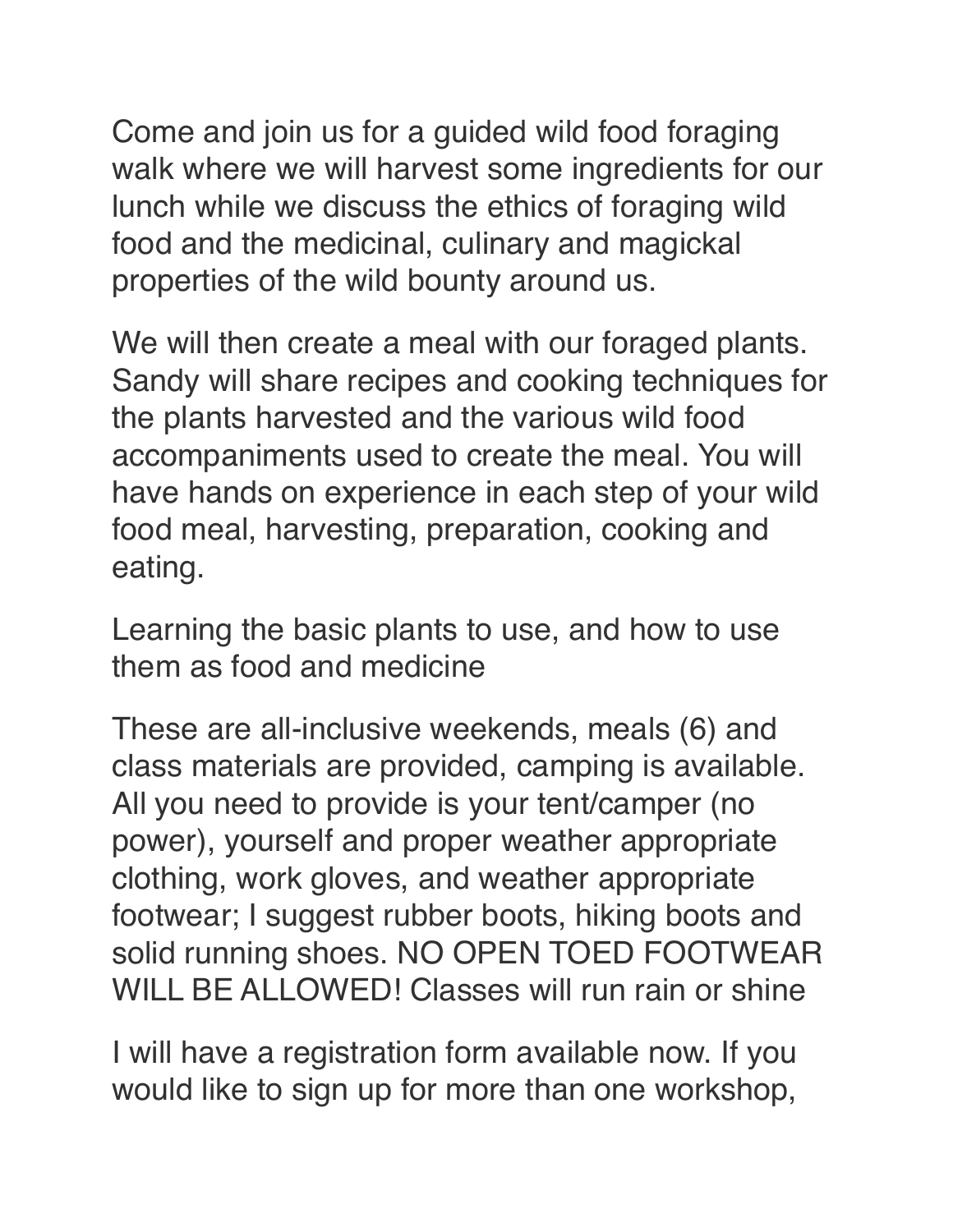discounts will be available for blocks of 4 or more weekends

Classes are limited to 20 participants and the cost is \$300/participant for the weekend.

The two main textbooks we will be using throughout the entire season are:

The Boreal Herbal by Beverly Grey

Natural Healing, Wisdom and Know-How by Amy Rost

Garden Wisdom & Know-How is a recommended reading as it is full of relevant information and project ideas

I will have class outlines available with Registration Forms. Pre-registration and payment is required one month before each class. I will provide a recommended book list as well.

Please Note: These are intense workshops, so no cell phone use is allowed. Internet and cellular service is virtually non-existent, so we will be learning hands on and with field guides, textbooks and experienced instructors.Notebooks will be provided with class materials to create plant journals